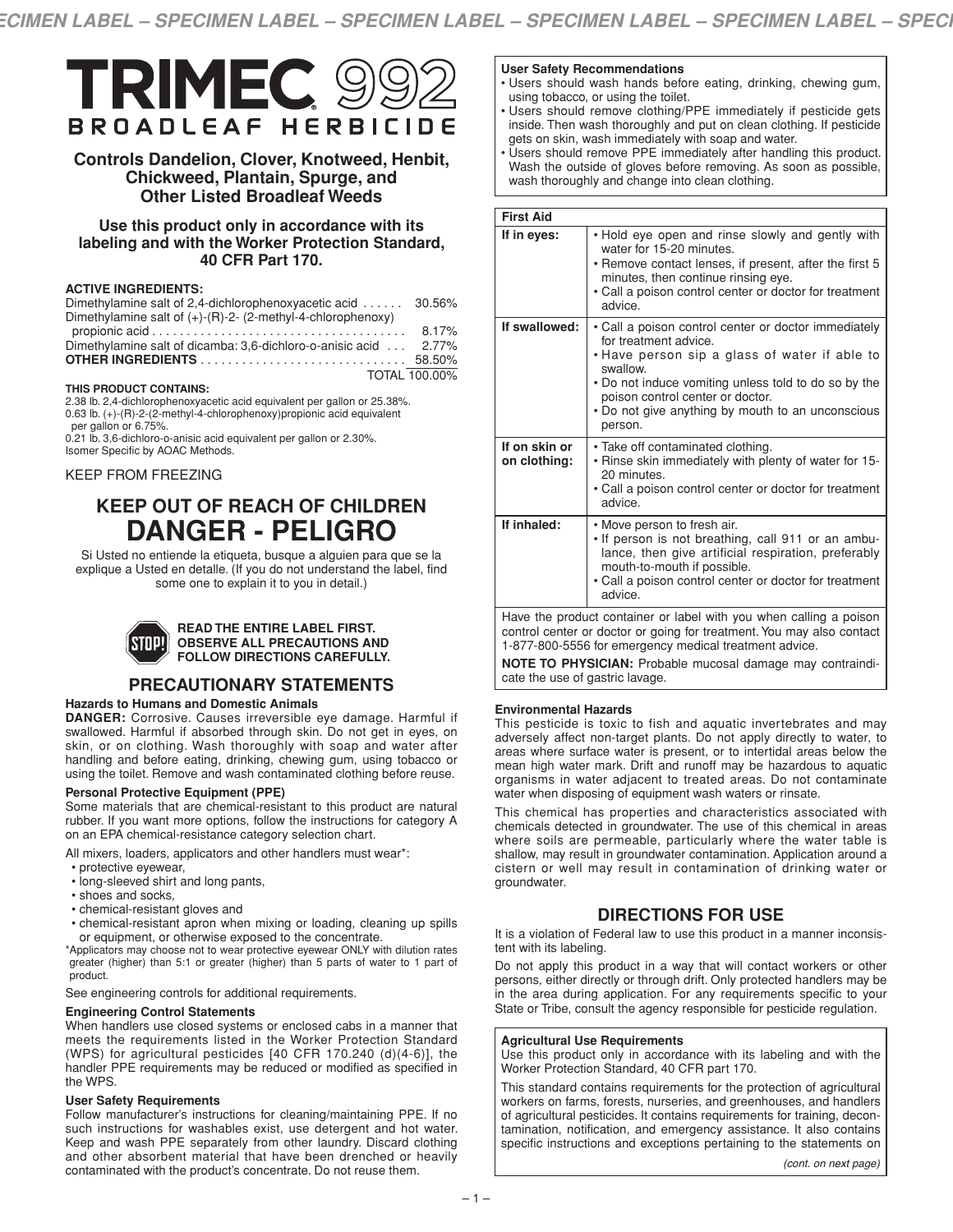this label about personal protective equipment and restricted-entry interval. The requirements in this box only apply to uses of this product that are covered by the Worker Protection Standard.

Do not enter or allow worker entry into treated areas during the restricted-entry interval (REI) of 48 hours.

PPE required for early entry to treated areas that is permitted under the Worker Protection Standard and that involves contact with anything that has been treated, such as plants, soil, or water is: • coveralls worn over short-sleeved shirt and short pants,

- 
- chemical-resistant footwear plus socks,
- chemical-resistant gloves made of any water-proof material,
- chemical-resistant headgear for overhead exposure
- protective eyewear.

#### **Non-Agricultural Use Requirements**

The requirements in this box apply to uses of this product that are NOT within the scope of the Worker Protection Standard for agricultural pesticides (40 CFR Part 170). The WPS applies when this product is used to produce agricultural plants on farms, forests, nurseries, or greenhouses.

**Reentry Statement:** Do not enter or allow people (or pets) to enter the treated area until sprays have dried.

# **1. Spray Drift Management**

A variety of factors including weather conditions (e.g., wind direction, wind speed, temperature, relative humidity) and method of ground application can influence pesticide drift. The applicator must evaluate all factors and make appropriate adjustments when applying this product.

#### **Droplet Size**

When applying sprays that contain 2,4-D mixed with other active ingredients that require a Medium or more fine spray, apply only as a Medium or courser spray (ASAE standard 572) or a volume mean diameter of 300 microns or greater for spinning atomizer nozzles.

#### **Wind Speed**

Do not apply at wind speeds greater than 10 mph. Only apply this product if the wind direction favors on-target deposition and there are not sensitive areas (including, but not limited to, bodies of water, known habitat for nontarget species, nontarget crops) within 250 feet downwind. If applying a Medium spray, leave one swath unsprayed at the downwind edge of the treated field.

#### **Temperature Inversions**

If applying at wind speeds less than 3 mph, the applicator must determine if: a) conditions of temperature inversion exist, or b) stable atmospheric conditions exist at or below nozzle height. Do not make applications into areas of temperature inversions or stable atmospheric conditions.

#### **Susceptible Plants**

Do not apply under circumstances where spray drift may occur to food, forage, or other plantings that might be damaged or crops thereof rendered unfit for sale, use or consumption. Susceptible crops include, but are not limited to, cotton, okra, flowers, grapes (in growing stage), fruit trees (foliage), soybeans (vegetative stage), ornamentals, sunflowers, tomatoes, beans, and other vegetables, or tobacco. Small amounts of spray drift that might not be visible may injure susceptible broadleaf plants.

#### **Other State and Local Requirements**

Applicators must follow all state and local pesticide drift requirements regarding application of 2,4-D herbicides. Where states have more stringent regulations, they must be observed.

# **Equipment**

All ground application equipment must be properly maintained and calibrated using appropriate carriers or surrogates. Do not apply with a nozzle height greater than 4 feet above the target site.

# **2. Product Description**

Designed for turfgrass applications, non-crop, and IVM (Industrial Vegetation Management) applications, this product contains three active ingredients.

1. 2,4-D is an auxin-type herbicide which is a class of plant growth regulators. It is absorbed through the leaves and is translocated to the growing points of the plant, causing weed stems curl and twist, leaf cupping and withering, and eventual plant death.

- **Agricultural Use Requirements** *(cont.)* 2. MCPP-p (mecoprop-p) is an auxin-type herbicide, which is <sup>a</sup> class of plant growth regulators. It is absorbed through the leaves and is translocated to the growing points of the plant, causing weed stems curl and twist, leaf cupping and withering, and eventual plant death.
	- 3. Dicamba is absorbed through the leaves and roots and has multiples modes of actions for hard-to-kill broadleaf weeds.

Combining these herbicides provides a very wide spectrum of weed control for susceptible weeds. Trimec® 992 Broadleaf Herbicide controls weeds by affecting multiple sites within the broadleaf weeds. The symptoms of susceptible broadleaf weeds include leaf and stem curl or twisting, and weed yellowing.

These combined herbicides provide limited residual activity.

# **Trimec® 992 Broadleaf Herbicide offers these advantages:**

- Excellent postemergent activity with proven performance.
- The combinations of these active ingredients provide effective weed control for common and troublesome weed species in turfgrass, including: dandelion, spurge and white clover.
- Rain-fast in as little as 8 hours
- Controls many major turf weeds as listed
- Often, the weed injury symptoms can be noticed within hours of the application and plant death can occur within 14 to 21 days.

# **3. Spray Preparation and Tank Mixes**

In certain applications, liquid fertilizer may replace part of the water.

# **Mixing with water:**

Add one-half the required amount of water to the spray tank, then add Trimec® 992 Broadleaf Herbicide slowly with agitation, and complete filling the tank with water. Mix thoroughly and continue agitation while spraying. When this product is left standing for extended periods of time, re-agitate to assure uniformity of the spray mixture.

#### **Mixing with liquid fertilizers:**

Use suitable sources and rates of fertilizer based upon advice of your fertilizer supplier or State Extension Service Specialist.

Verify physical compatibility with a jar test: Always perform a jar test for compatibility before large scale mixing. The jar test can be conducted by mixing all components in a small container in proportionate quantities. If the mixture separates after standing and can be mixed readily by shaking, then the mixture can be used and applied with spray equipment providing continuous agitation. If large flakes, sludge, gels or other precipitates form, or if a separate oily layer or oil globules appear, then the herbicide and the liquid fertilizer must not be prepared as a tank mixture.

Liquid fertilizers are either solutions (true fluids) or suspensions. Mixing this product with suspensions or N-P-K solutions may not be satisfactory (may be marginal) without pre-mixing this product with water. Premixing this product with 2 to 4 parts water will ensure that the dispersants enable the herbicide to be suspended in the fertilizer.

#### **Adjuvants and spray additives:**

Adjuvants (such as surfactants, spreaders, spreader-stickers, spray thickeners, foaming agents, activators, detergents, and drift reducing agents) combined with this product can damage the leaf tissue of turfgrass. If any discoloration or cosmetic effects are objectionable or would be unacceptable, then adjuvant(s) combined with Trimec® 992 Broadleaf Herbicide would not be recommended. Do not use adjuvants and spray additive tank-mix combinations, unless your experience indicates that the tank mixture will not result in turf injury. When an adjuvant is used with this product, the manufacturer recommends the use of Chemical Producers and Distributors Association (CPDA) certified adjuvant.

# **4. Ground Equipment**

**Spray distribution:** The accuracy and uniformity of the herbicide distribution is the sole responsibility of the applicator. Power sprayers fitted with a boom or spray wand/gun may be used for broadcast applications and spot treatments. Boom sprayers equipped with appropriate nozzles, tips, and screens are suitable for broadcast applications. For best spray distribution and coverage, select a spray volume and delivery system that will ensure accurate and uniform coverage.

Spray volumes of 5 to 220 gallons per acre with spray pressures adjusted to between 20 to 40 psi. Note: For bentgrass (except golf greens) spray volumes, use 145 to 220 gallons per acre. Use higher spray volumes for dense weed populations (up to 220 gallons per acre or 5 gallons per 1,000 square feet).

• Calibration and proper application are essential when using this product.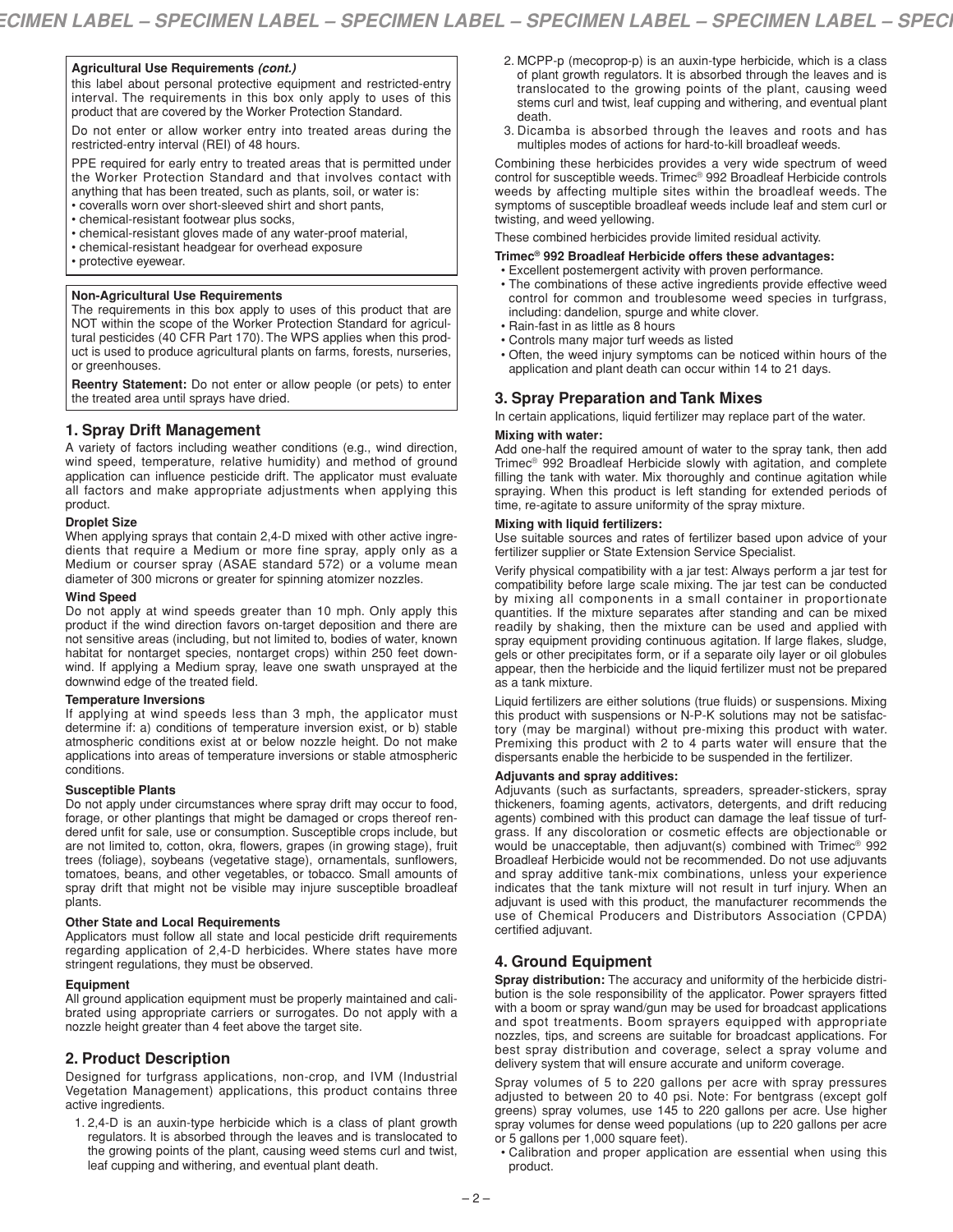- Over-application or rates above those specified on this label can cause turf injury.
- Hand-held technique: Wands fitted with flat fan nozzle tips may be used with the appropriate technique. Flat fan nozzles should not be waved in a back-and-forth motion, or in a side-to-side motion, or in a swinging arm motion. Instead, the nozzle should be held stationary at the proper height. Side-to-side motion results in uneven coverage.

Hand operated sprayers including backpack sprayers, compression sprayers are appropriate for small turfgrass areas.

After using this product, clean sprayer with soap or detergent and water, or an approved spray tank cleaner and rinse thoroughly before applying other pesticides.

# **5. Where to Use**

This product provides broadleaf control in the following sites.

- **• Ornamental Turfgrass sites: • Residential/domestic sites** are defined as areas associated with the household or home life including apartment complexes, condominiums, and patient care areas of nursing homes, mental institutions, hospitals, or convalescent homes.
	- **• Ornamental turf sites** include turfgrass established around residences, parks, streets, retail outlets, cemeteries, industrial and institutional buildings, recreation areas, fairgrounds, areas adjacent to athletic fields and paved areas.
- **• Institutional sites** are defined as turf areas around properties or facilities providing a service to public or private organizations including, but not limited to hospitals, nursing homes, schools, museums, libraries, sport facilities, golf courses (fairways and roughs), and office buildings.
- **• Non-cropland sites:** including farmyards, fencerows or fence lines, highway rights-of-way (principal, interstate, county, private, and unpaved roads): Roadsides, roadside ditches, road shoulders, road embankments, dividers, and medians; Industrial sites: Lumberyards, tank farms, fuel or equipment storage areas; Municipal, state, and federal lands: Airports and military installations; railroad rights-ofways, railroad yards, railroad crossings and railroad bridge abutments; Utility rights-of-way: telephone, pipeline, electrical powerlines, and communication transmission lines.
- **• Agricultural site:** Commercial sod production.

# **Prohibitions of Sites:**

- Do not apply to any body of water such as lakes, streams, rivers, ponds, reservoirs, or estuaries (salt water bays). Do not apply to any shorelines (non-cropland sites adjacent to the edges of a body of water) for lakes, streams, rivers, ponds, reservoirs, or estuaries (salt water bays).
- Do not apply to wetlands (swamps, bogs, potholes, or marshes).
- Do not apply to agricultural irrigation water or on agricultural irrigation ditchbanks and canals.
- Do not apply to agricultural drainage water or on agricultural ditchbanks.
- Applications to non-cropland areas are not applicable to treatment of commercial timber or other plants being grown for sale or other commercial use, or for commercial seed production, or for research purposes.
- Do not apply or allow this product to come into direct contact with cotton, grapes, tobacco, vegetable crops, flowers, fruit or ornamental trees, or other desirable broadleaf plants; small amounts of spray drift may injure susceptible plants, including ornamental trees or shrubs.

# **Turfgrass tolerance:**

- The turfgrass tolerance to this product may vary and temporary turfgrass yellowing may occur. Adverse environmental conditions may reduce the selectivity on the turfgrass. Do not apply this product to stressed turf.
- Certain spray tank additives (adjuvants, wetting agents, surfactants), liquid fertilizers, and tank mixtures containing emulsifiable concentrates may reduce the selectivity on the turfgrass. Do not use adjuvants and spray additive tank-mix combinations, unless your experience indicates that the tank mixture will not result in turf injury. When an adjuvant is used with this product, the manufacturer recommends the use of Chemical Producers and Distributors Association (CPDA) certified adjuvant.

#### **Prohibitions:**

- Do not apply this product to St. Augustinegrass, bentgrass greens, carpetgrass, dichondra, legumes, and lawns where desirable clovers are present.
- Do not broadcast apply this product when temperatures are above 90°F, some injury may be expected with spot treatments when air

temperatures exceed 90°F. Where state, county or local governments have more stringent temperature regulations, these regulations must be observed.

- To avoid turf injury, use only on turfgrass that is reasonably free of stress from diseases, insects, excess heat or cold, drought or excess rainfall/irrigation, shaded areas, nematodes, improper mowing or improper applications of fertilizer and pesticides. Injury can occur if this product is applied under any of these or other stress conditions. Under any of these stress conditions, any turf damage caused by the use of this product is beyond the control of the registrant and all risk is assumed by the buyer and/or user.
- For ground application only; aerial applications are not permitted.
- Do not use this product on or near desirable plants, including contact of spray on exposed root systems or adventitious shoots within the dripline of desirable trees and shrubs, since injury may result.

# **6. Application Schedules**

Apply this product to broadleaf weeds that are young and actively growing for the best results. Fall applications can provide improved control for emerged winter annuals and perennials such as henbit, chickweed, clover and ground ivy.

#### **For the Listed Residential/domestic sites, Ornamental Turf sites, Institutional sites and Agricultural sites:**

Do not apply more than two (2) broadcast treatments of this product per site per year. A second broadcast application or a follow-up application as a spot treatment is advised for more mature weeds, for dense infestations, and for adverse environmental conditions.

Spot treatments during the summer may be appropriate for sparse infestations, or as a follow-up treatment, or any time broadleaf weeds are actively growing.

# **For the Listed Non-cropland sites:**

Use only one (a single) broadcast treatment of this product per site per year for woody plant infestations, or two broadcast treatments for annual and perennial weeds. It is required to wait 30 days between treatments and a spot treatment may be substituted for the second broadcast treatment if necessary.

Extremes in environmental conditions e.g. temperature and moisture, soil conditions, and cultural practices may affect the activity of this product. Under warm moist conditions, herbicide symptoms may be accelerated. While under very dry conditions, the expression of herbicide symptoms is delayed, and weeds hardened off by drought are less susceptible to this product.

# **For newly seeded areas:**

Delay application of this product to grass seedlings until after the second mowing.

# **For newly sodded, sprigged, or plugged areas:**

The application of this product to newly sodded, sprigged, or plugged grasses should be delayed until 3 to 4 weeks after the sodding, sprigging, or plugging operations.

# **Reseeding interval:**

Treated areas may be reseeded 3 weeks after application.

# **7. How Much to Use**

# **USE RATES AND SPRAY VOLUMES:**

Generally, the lower application rates within the specified range will provide satisfactory control of sensitive weed species. The higher application rates within the specified range will be required for dense infestations of perennial weeds, for adverse/extreme environmental conditions, or for weeds hardened off or more mature.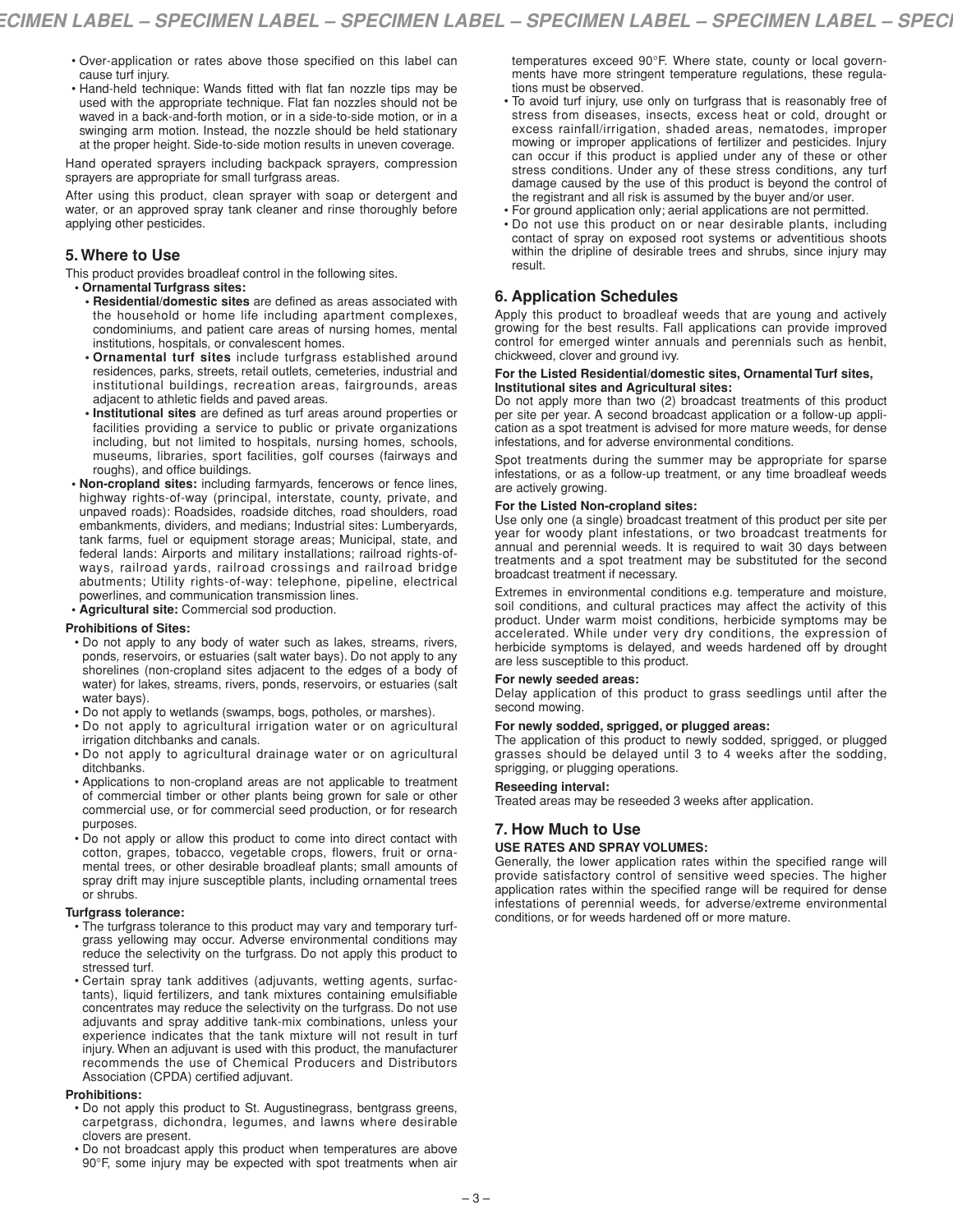| TABLE 1. USE RATES FOR ORNAMENTAL TURF SITES, NON-CROPLAND<br><b>AND SOD FARMS</b> |                                      |                                            |  |
|------------------------------------------------------------------------------------|--------------------------------------|--------------------------------------------|--|
| <b>Species</b>                                                                     | Rate                                 | <b>Spray Volume</b>                        |  |
| <b>Cool-season Turf</b>                                                            |                                      |                                            |  |
| Kentucky bluegrass,<br>annual bluegrass,<br>annual ryegrass                        | 3.0 to 4 Pints/Acre                  | 5 to 220 Gallons/Acre                      |  |
| the company of the first product of the company                                    | $(4 + 4 - 4)$ $\Box$ 4 $\Box$ $\Box$ | $(0.105 \text{ kg E} \cap \text{Calland})$ |  |

| umaan yogiaoo<br>perennial ryegrass,<br>tall fescue, red or fine<br>leaf fescues.                                                                                                                                                                                                              | (1.1 to 1.5 fl.oz./<br>$1,000$ sq.ft.)                                                                                                          | (0.125 to 5.0 Gallons/<br>$1,000$ sq.ft.)                                                                                   |
|------------------------------------------------------------------------------------------------------------------------------------------------------------------------------------------------------------------------------------------------------------------------------------------------|-------------------------------------------------------------------------------------------------------------------------------------------------|-----------------------------------------------------------------------------------------------------------------------------|
| <b>Creeping Bentgrass</b><br>(excluding golf<br>greens)<br>Apply preferably in<br>May or mid-August<br>through September.<br>Slight turf yellowing<br>will disappear after<br>about one (1) week.<br>Note: Care should be<br>taken to avoid over-<br>dosing bentgrass or<br>injury may result. | 1.8 Pints/Acre<br>$(0.66$ fl.oz./<br>$1,000$ sq.ft.)                                                                                            | 145 to 220 Gallons/Acre<br>(3.33 to 5.0 Gallons/<br>$1,000$ sq.ft.)<br>High spray volumes will<br>provide uniform coverage. |
| <b>Warm-season Turf</b>                                                                                                                                                                                                                                                                        |                                                                                                                                                 |                                                                                                                             |
| Hybrid bermudagrass,<br>common<br>bermudagrass,<br>zoysiagrass,<br>buffalograss and<br>bahiagrass. Slight<br>turf yellowing will<br>disappear after<br>about one (1) week.                                                                                                                     | 3.0 to 4 Pints/Acre<br>(1.1 to 1.5 fl.oz./<br>$1,000$ sq.ft.)<br>Sod Farms: 2 to<br>2.25 Pints/Acre<br>(0.75 to 0.83 fl.oz./<br>$1,000$ sq.ft.) | 5 to 220 Gallons/Acre<br>(0.125 to 5.0 Gallons/<br>$1,000$ sq.ft.)                                                          |

**Note:** Do not apply to above listed warm-season turfgrass unless some turf injury can be tolerated. It is impossible to test all environmental conditions for the listed warm-season turfgrass.

Do not apply this product to warm-season turfgrass during spring green-up or in the fall during the transition period between active growth and dormancy. **Dormant turf:** This product may be applied to fully dormant bermudagrass,

fully dormant Zoysiagrass, fully dormant buffalograss and fully dormant bahiagrass.

#### **SPOT TREATMENT: WITH HAND OPERATED SPRAYERS (INCLUDING BACKPACK SPRAYERS AND PUMP-UP TYPE SPRAYERS):**

- Apply any time the emerged broadleaf weeds are actively growing.
- Calibration and proper application are essential when using this product.
- Uniform applications are essential when using this product. Over application or rates above those specified on this label including excessive overlaps of this product can cause turf injury.
- Hand-held techniques: Wands fitted with flat fan nozzle tips may be used with the appropriate technique. Flat fan nozzles should not be waved in a back-and-forth motion, or in a side-to-side motion, or in a swinging arm motion. Instead, the nozzle should be held stationary at the proper height. Side-to-side motion results in uneven coverage.
- Follow-up applications as spot treatments at a 30 day interval are suitable for more mature weeds, for dense infestations, and for adverse environmental conditions.
- **For cool-season turfgrass (except Bentgrass) listed in Table 1:** Mix 1.1 to 1.5 fl.oz. of this product per one (1.0) gallon of water for treatment of approximately 1,000 sq.ft of turfgrass. Apply any time the emerged broadleaf weeds are susceptible.
- **For Bentgrass (excluding golf greens):** Mix 0.66 fl.oz. of this product per four (4.0) gallons of water for treatment of approximately 1,000 sq.ft of turfgrass. This high spray volume will provide uniform coverage. Apply any time the emerged broadleaf weeds are susceptible.
- **For warm-season turfgrass listed in Table 1:** Mix 0.75 to 0.83 fl.oz. of this product per one (1.0) gallon of water for treatment of approximately 1,000 sq.ft of turfgrass. Apply any time the emerged broadleaf weeds are susceptible.
- **Limitations on spot treatments to residential turfgrass:** Spot treatment is defined as a treatment area no greater than 1,000 sq.ft. per acre. The maximum application rate is 1.5 fl.oz. per 1,000 sq.ft. per application (0.33 lb MCPP-p acid equivalent per acre). The maximum number of spot treatments is limited to 2 per year with a minimum of 30 days between applications.

# **CULTURAL TIPS:**

# **Irrigation:**

- Do not apply this product through any type of irrigation system.
- Rainfast in as little as 8 hours. Do not apply this product immediately before rainfall or irrigation.
- If possible, do not irrigate or water the turfgrass within 8 to 24 hours after application.
- If dry conditions exist, a scheduled irrigation or watering 24 hours before and 24 hours after application is recommended.

#### **Mowing:**

• For optimum results, delay mowing 2 days before and until 2 days after the application of this product.

# **8. Broadleaf Weeds Controlled**

Trimec® 992 Broadleaf Herbicide will control the following broadleaf weeds. Apply any time the emerged broadleaf weeds are susceptible.

| <b>BROADLEAF WEEDS</b>                                                                                                                                                                                                                                                                                                                                                                                                                                                                                                                                                                                                                                         |                                                                                                                                                                                                                                                                                                                                                                                                                                                                                                                                                                                                       |                                                                                                                                                                                                                                                                                                                                                                                                                                                                                                                                                                                                                                      |  |
|----------------------------------------------------------------------------------------------------------------------------------------------------------------------------------------------------------------------------------------------------------------------------------------------------------------------------------------------------------------------------------------------------------------------------------------------------------------------------------------------------------------------------------------------------------------------------------------------------------------------------------------------------------------|-------------------------------------------------------------------------------------------------------------------------------------------------------------------------------------------------------------------------------------------------------------------------------------------------------------------------------------------------------------------------------------------------------------------------------------------------------------------------------------------------------------------------------------------------------------------------------------------------------|--------------------------------------------------------------------------------------------------------------------------------------------------------------------------------------------------------------------------------------------------------------------------------------------------------------------------------------------------------------------------------------------------------------------------------------------------------------------------------------------------------------------------------------------------------------------------------------------------------------------------------------|--|
| annual fleabane<br>aster, white heath &<br>white prairie<br>bedstraw<br>beggarticks<br>beggarweed, creeping<br>bindweed<br>birdsfoot trefoil<br>black medic<br>broadleaf plantain<br>buckhorn plantain<br>bull thistle<br>burclover<br>burdock. common<br>Carolina geranium<br>carpetweed<br>chickweed, common<br>chicory<br>cinquefoil<br>clover<br>cocklebur<br>compassplant<br>curly dock<br>dandelion<br>dayflower<br>deadnettle<br>dock<br>dogfennel<br>dovefoot geranium<br>false dandelion<br>(*spotted catsear &<br>common catsear)<br>field bindweed<br>(*morningglory &<br>creeping jenny)<br>field madder<br>field oxeye-daisy<br>(*creeping oxeye) | field pennycress<br>filaree, whitestem &<br>redstem<br>Florida pusley<br>ground ivy<br>groundsel<br>hairy bittercress<br>hawkweed<br>healall<br>henbit<br>horsenettle<br>horseweed<br>innocence<br>(Blue-eyed Mary)<br>jimsonweed<br>kochia<br>knotweed<br>lambsquarters<br>lawn burweed<br>lespedeza, common<br>mallow, common<br>matchweed<br>mouseear chickweed<br>mustard<br>nettle<br>old world diamond<br>flower<br>Oxalis (*yellow<br>woodsorrel)<br>parsley-piert<br>Pennsylvania<br>smartweed<br>pennywort (*dollarweed)<br>pepperweed<br>pigweed<br>pineappleweed<br>plantain<br>poison ivy | poison oak<br>prostrate knotweed<br>(*knotweed)<br>puncturevine<br>purple cudweed<br>purslane<br>ragweed<br>redweed<br>red sorrel (*sheep<br>sorrel)<br>roundleaf greenbriar<br>shepherdspurse<br>spotted spurge<br>spurge<br>sunflower<br>thistle<br>velvetleaf (*buttonweed)<br>Venice mallow<br>Veronica (*corn<br>speedwell)<br>Virginia buttonweed**<br>Virginia-creeper<br>western salsify<br>white clover (*Dutch<br>clover, honeysuckle<br>clover, white trefoil &<br>purplewort)<br>wild carrot<br>wild garlic<br>wild geranium<br>wild lettuce<br>wild mustard<br>wild onion<br>wild strawberry<br>varrow<br>yellow rocket |  |
| * Synonyms                                                                                                                                                                                                                                                                                                                                                                                                                                                                                                                                                                                                                                                     |                                                                                                                                                                                                                                                                                                                                                                                                                                                                                                                                                                                                       |                                                                                                                                                                                                                                                                                                                                                                                                                                                                                                                                                                                                                                      |  |

\*\* A repeat application may be required in 30 days

# **9. For Use in Non-Cropland: Brush and Weed Control High volume foliar applications:**

Apply up to 1.15 gallons of product per 100 gallons of water or apply a 1.0 to 1.15% vol/vol spray solution as a full cover spray with high volume equipment. Use the lower spray concentrations in the range for susceptible species and use the higher spray concentrations within the range for hard-to-control species, for mature plants during the late summer or under adverse environmental conditions (e.g. drought).

Spray broadleaf weeds, woody plants or mixed brush uniformly and thoroughly by wetting all leaves, stems, bark and root collars. The minimum total volume of spray solution required for adequate coverage of solid stands of mixed brush is 25 gallons of spray solution per treated acre. The spray preparation chart for applications on a spray-towet basis is shown in Table 2.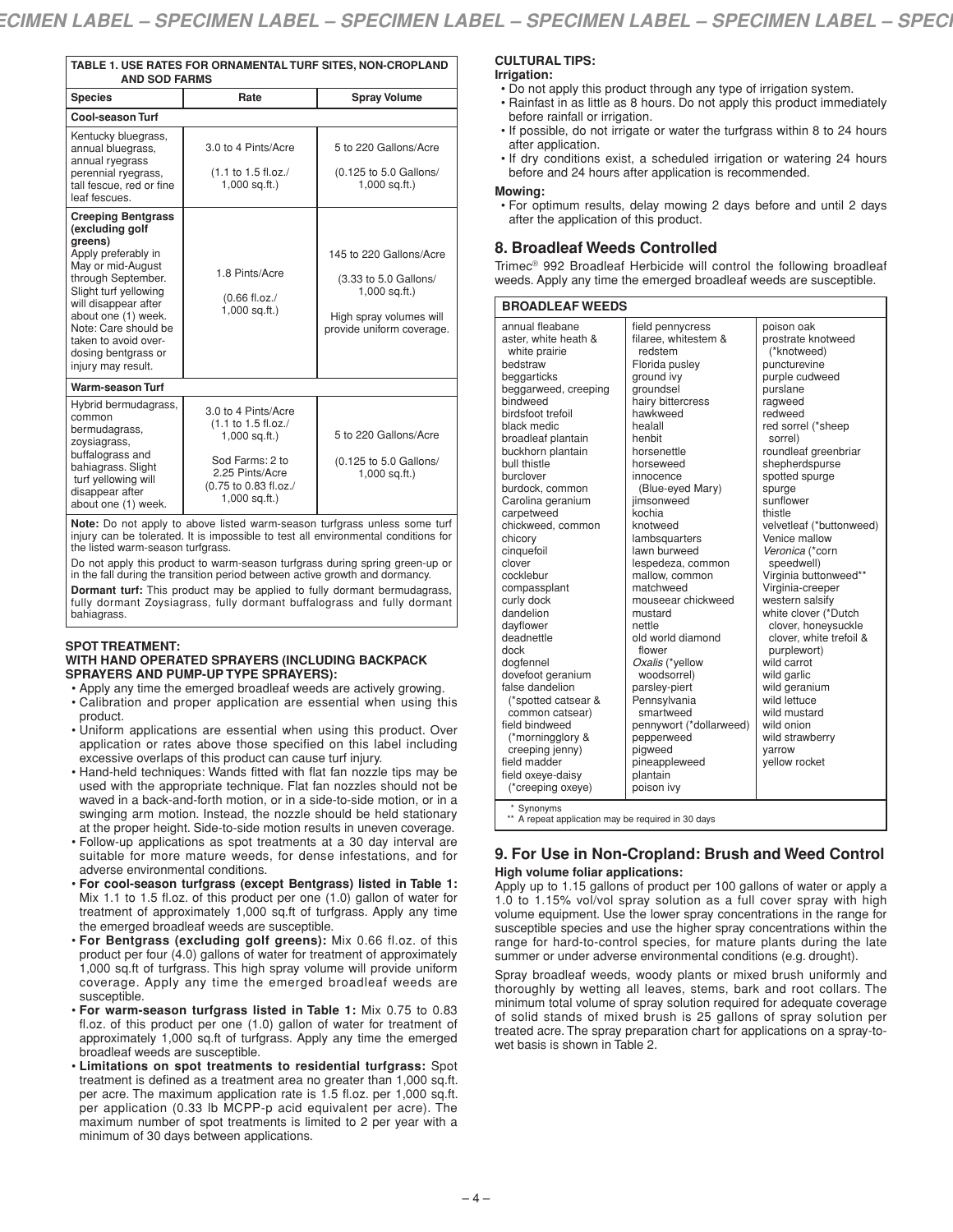**Table 2.** Instructions for preparing 25 to 100 gallons of spray solution at 1.0 to 1.15% spray concentration with water for high volume foliar applications.

| <b>Spray solution</b><br>per acre, | Amount of Product Needed for Spray<br><b>Concentration of:</b> |                   |  |
|------------------------------------|----------------------------------------------------------------|-------------------|--|
| Gallons                            | 1.0%                                                           | 1.15%             |  |
| 25                                 | 2.0 <sub>pt</sub>                                              | 2.3 <sub>pt</sub> |  |
| 75                                 | 6.0 pt                                                         | 6.9 pt            |  |
| 100                                | $1.0$ gal                                                      | $1.15$ gal        |  |
|                                    | $100H -$                                                       |                   |  |

ual measures: 1 gallon = 4 quarts = 8 pints = 128 fl.oz.

# **For Backpack Sprayers and Hand Pump-up Sprayers.**

**Table 3.** Instructions for preparing 1 to 3 gallons of spray solution at 1.0 to 1.15% spray concentration with water for high volume foliar applications.

| <b>Gallons of Water</b>                                                    | Amount of Product Needed for Spray<br><b>Concentration of:</b> |                                 |  |  |
|----------------------------------------------------------------------------|----------------------------------------------------------------|---------------------------------|--|--|
|                                                                            | 1.0%                                                           | 1.15%                           |  |  |
|                                                                            | $1.25$ fl.oz.<br>(2.5 Tablespoons)                             | $1.5$ fl.oz.<br>(3 Tablespoons) |  |  |
| 2                                                                          | 2.5 fl.oz.                                                     | 3.0 fl.oz.                      |  |  |
| 3                                                                          | 3.8 fl.oz.                                                     | $4.5$ fl.oz.                    |  |  |
| Equal measures: $1$ fl.oz. = $2$ tablespoons (Tbs.) = $6$ teaspoons (tsp.) |                                                                |                                 |  |  |

BBUCH.

| --------            |              |                 |        |
|---------------------|--------------|-----------------|--------|
| Ash                 | Cedars       | Multiflora rose | Sumac  |
| Aspen               | <b>Elms</b>  | Oak             | Willow |
| <b>Birch</b>        | Gooseberry   | Poison ivy      |        |
| <b>Black cherry</b> | Honey locust | Poison oak      |        |
| <b>Brambles</b>     | Kudzu        | Shortleaf pine  |        |

**Table 4.** Restrictions on broadcast applications to ornamental turfgrass sites, sod farms, and non-cropland.

| Use Site                                          | <b>Maximum Rate</b><br>per Application | <b>Maximum</b><br>Number of<br><b>Applications</b><br>per Year | <b>Minimum</b><br>Interval<br><b>Between</b><br><b>Applications</b> | <b>Maximum</b><br>Seasonal<br>Rate |
|---------------------------------------------------|----------------------------------------|----------------------------------------------------------------|---------------------------------------------------------------------|------------------------------------|
| Ornamental<br>turfgrass<br>sites and<br>sod farms | 4.0 pints/A                            | 2                                                              | 30 Days                                                             | 8.0 pints/A                        |
| Non-<br>cropland                                  | 4.0 pints/A                            | (annual and<br>perennial<br>weeds)                             | 30 Days                                                             | 8.0 pints/A                        |

# **STORAGE AND DISPOSAL**

Do not contaminate water, food, or feed by storage or disposal.

**PESTICIDE STORAGE:** Store in original container in a locked storage area inaccessible to children or pets. Keep from freezing.

**PESTICIDE DISPOSAL:** Pesticide wastes are acutely hazardous. Improper disposal of excess pesticide, spray mixture, or rinsate is a violation of Federal law. If these wastes cannot be disposed of by use according to label instructions, contact your State Pesticide or Environmental Control Agency, or the Hazardous Waste Representative at the nearest EPA Regional Office for guidance.

#### **For Plastic Containers - Nonrefillable with capacities equal to or less than 5 gallons:**

**CONTAINER HANDLING:** Nonrefillable container. Do not reuse or refill this container. Offer for recycling, if available, or puncture and dispose of in a sanitary landfill, or by incineration, or, if allowed by state and local authorities, by burning. If burned, stay out of smoke.

Triple rinse or pressure rinse container (or equivalent) promptly after emptying.

Triple rinse as follows: Empty the remaining contents into application equipment or a mix tank and drain for 10 seconds after the flow begins to drip. Fill the container 1/4 full with water and recap. Shake for 10 seconds. Pour rinsate into application equipment or a mix tank or store rinsate for later use or disposal. Drain for 10 seconds after the flow begins to drip. Repeat this procedure two more times.

Pressure rinse as follows: Empty the remaining contents into application equipment or a mix tank and continue to drain for

# **STORAGE AND DISPOSAL** *(cont.)*

10 seconds after the flow begins to drip. Hold container upside down over application equipment or mix tank or collect rinsate for later use or disposal. Insert pressure rinsing nozzle in the side of the container, and rinse at about 40 PSI for at least 30 seconds. Drain for 10 seconds after the flow begins to drip.

# **For Plastic Containers – Nonrefillable with capacities greater than 5 gallons:**

**CONTAINER HANDLING:** Nonrefillable container. Do not reuse or refill this container. Offer for recycling, if available, or puncture and dispose of in a sanitary landfill, or by incineration, or, if allowed by state and local authorities, by burning. If burned, stay out of smoke.

Triple rinse or pressure rinse container (or equivalent) promptly after emptying.

Triple rinse as follows: Empty the remaining contents into application equipment or a mix tank. Fill the container 1/4 full with water. Replace and tighten closures. Tip container on its side and roll it back and forth, ensuring at least one complete revolution, for 30 seconds. Stand the container on its end and tip it back and forth several times. Turn the container over onto its other end and tip it back and forth several times. Empty the rinsate into application equipment or a mix tank or store rinsate for later use or disposal. Repeat this procedure two more times.

Pressure rinse as follows: Empty the remaining contents into application equipment or a mix tank and continue to drain for 10 seconds after the flow begins to drip. Hold container upside down over application equipment or mix tank or collect rinsate for later use or disposal. Insert pressure rinsing nozzle in the side of the container, and rinse at about 40 PSI for at least 30 seconds. Drain for 10 seconds after the flow begins to drip.

# **For Refillable Containers:**

**CONTAINER HANDLING:** Refillable container. Refill this container with pesticide only. Do not reuse this container for any other purpose.

Container cleaning: Cleaning the container before final disposal is the responsibility of the person disposing of the container. Cleaning before refilling is the responsibility of the refiller.

To clean the container before final disposal, empty the remaining contents from this container into application equipment or a mix tank. Fill the container about 10 percent full with water. Agitate vigorously or recirculate water with the pump for 2 minutes. Pour or pump rinsate into application equipment or rinsate collection system. Repeat this rinsing procedure two more times.

Use of this product in certain portions of California, Oregon, and Washington is subject to the January 22, 2004 Order for injunctive relief in *Washington Toxics Coalition, et.al. v. EPA*, C01-0132C, (W.D. WA). For further information, please refer to EPA web site: http://www.epa.gov/espp/litstatus/wtc/qs-as.htm.

# **LIMITED WARRANTY AND DISCLAIMER**

**IMPORTANT:** Read this LIMITED WARRANTY AND DISCLAIMER before buying or using this product. By opening and using this product, buyer and all users agree to accept the terms of this LIMITED WARRANTY AND DISCLAIMER in their entirety and without exception. If the terms are not acceptable, return this product unopened immediately to the point of purchase, and the purchase price will be refunded in full.

It is impossible to eliminate all risks inherently associated with use of this product. Damage to the treated article, ineffectiveness, or other unintended consequences can result from use of the product under abnormal conditions such as weather, presence of other materials, or the manner of use or application, etc. Such factors and conditions are beyond the control of the manufacturer, and **BY PURCHASING AND USING THIS PRODUCT THE BUYER AND ALL USERS OF THIS PRODUCT AGREE TO ACCEPT ALL SUCH RISKS**. Buyer and all users further agree to assume all risks of loss or damage from the use of the product in any manner that is not explicitly set forth in or that is inconsistent with label instructions, warnings and cautions.

The manufacturer warrants only that this product conforms to the chemical description given on the label, and that the product is reasonably suited for the labeled use when applied according to the Directions for Use, subject to the inherent risks described below. **TO THE EXTENT CONSISTENT WITH APPLICABLE LAW, THE MANUFACTURER NEITHER MAKES NOR INTENDS ANY OTHER EXPRESS OR IMPLIED WARRANTIES, INCLUDING ANY** *(cont. on next column)*